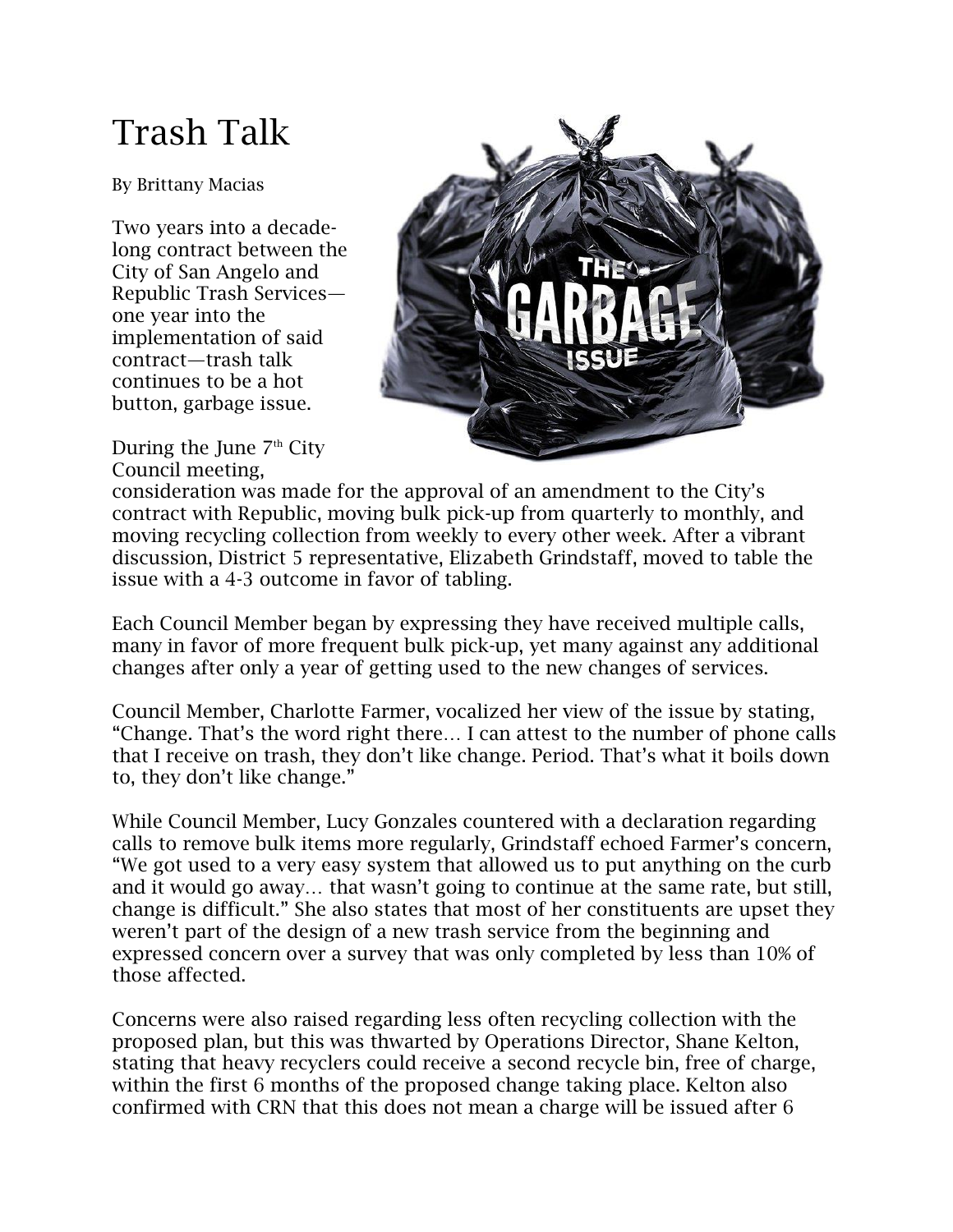months' time, it simply means citizens have 6 months to request a bin in order for it to be obtained without a charge.

Though all the Council Members and Mayor Morrison appeared to be in favor of more frequent bulk pick-up, the reasoning behind tabling the agenda item for further discussion stemmed from a majority desire to see all changes enacted at one time, rather than "piecemealing," as Farmer put it."I think there's some other changes that need to be made and I think we should do all the changes at one time," Council Member, Marty Self stated.

Though not on the agenda, the need for other changes to be addressed directed the conversation. "The primary reason people are not happy with it (trash services) is because of where it's being picked up… that's the primary reason the alley is there, is to pick up trash, I believe," Self says. Council Member Bill Richardson expressed a desire to see likeminded change, "I'd like to see those trash cans off the streets. I believe it's a hazard." In addition, "This has changed the whole appearance of our neighborhoods," Grindstaff states, "roughly 20% of your street is now some garbage apparatus."

Council Member, Harry Thomas, vocalized his support of more frequent bulk collection, though he desires to see what systems other cities of San Angelo's size utilize. According to a 2015 census, the closest Texas cities to San Angelo's population are Tyler, TX, and League City, TX. Both cities have intricate, albeit potentially confusing, plans well worth looking into.

Mayor Morrison, unhappy with the decision to table the bulk pick-up proposal, brought up practical issues when speaking with CRN. "I truly believe that we have a health concern in our community with the 100's, if not 1000's of wet, moldy, decaying, mosquito-laden bags of lawn clippings and someone is going to have to show responsibility and dispose of them. Republic offered, on their dime, and we refused. Now, I am afraid that the taxpayer is going to be forced to pick up the tab."

Kelton made note in the City Council meeting of increase in costs as well, noting that in the proposed plan, no fees would change. As far as the alleyway collection being revisited and other possible changes, Kelton had this to say, "I want to let Council know, anything can be done, but it's at what cost are you willing to have anything done?"

While taxpayer cost is always a factor, Charlotte Farmer tells CRN one size does not fit all and mentions, "Everyone is forgetting that in the beginning of (the) contract the public let us know they didn't mind a small increase (in fee) as long as they could have recycling… There are gives and takes to getting things done and still keeping the lowest rate for residential customers." She went on to say, "But if there are some other changes needed, let's get them done all at the same